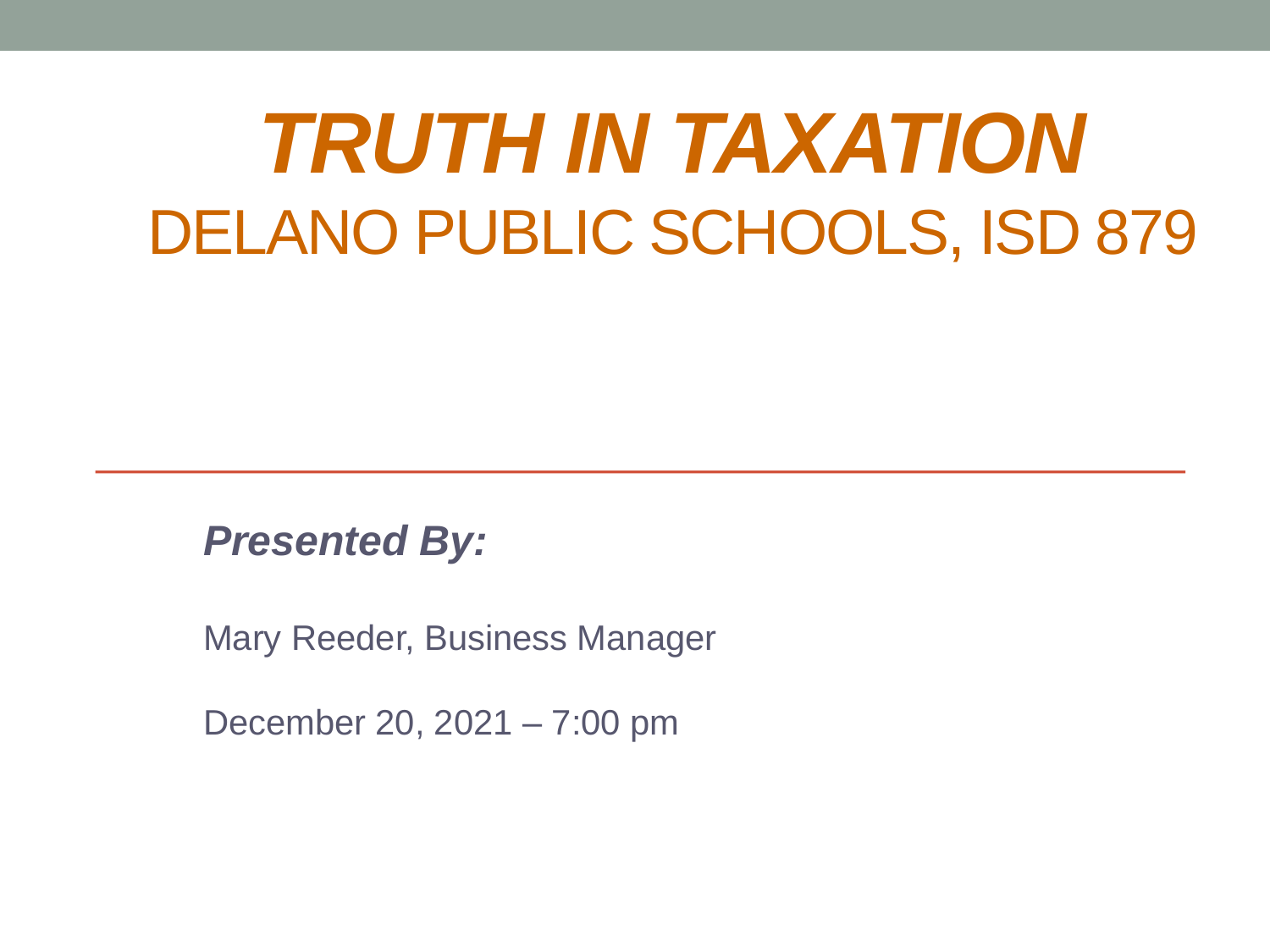

❖Levy Certification Recommendation ❖21 Pay 22 Levy Analysis ❖20 - 21 and 21 - 22 Budget Summaries ❖Questions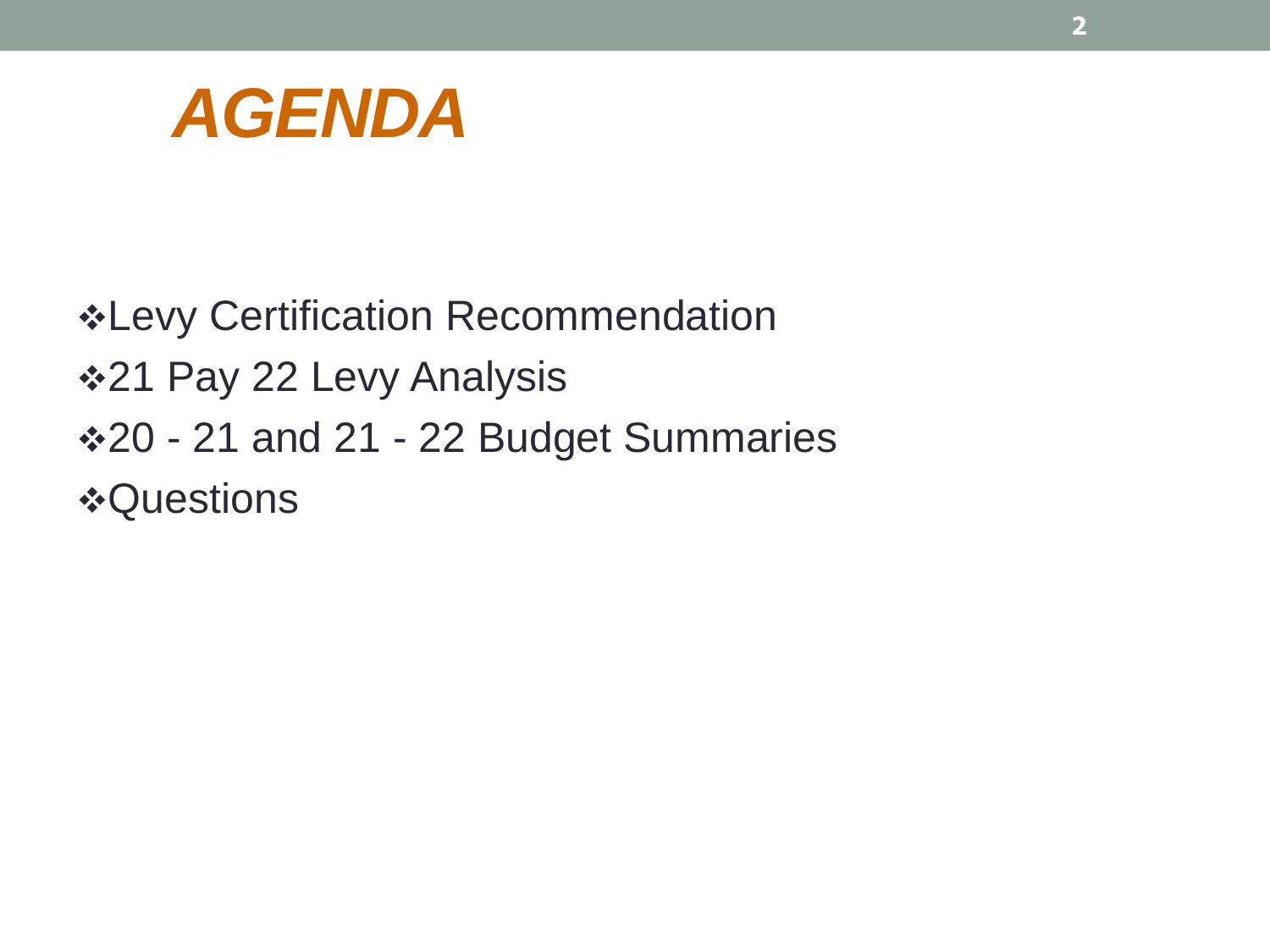#### **Delano Public Schools, ISD #879**

#### **Comparison of Proposed Tax Levy Payable in 2022 to Actual Levy Payable in 2021**

| <b>Fund</b>          | <b>20 PAY 21</b> | <b>21 PAY 22</b> | Increase/  |  |
|----------------------|------------------|------------------|------------|--|
|                      | <b>Certified</b> | <b>Proposed</b>  | (Decrease) |  |
| <b>RMV Voter App</b> | 909,279.05       | 953,818.69       | 44,539.64  |  |
| <b>GenRMV Other</b>  | 1,983,602.85     | 2,127,583.10     | 143,980.25 |  |
| Gen. Other           | 1,437,007.26     | 1,531,665.81     | 94,658.55  |  |
| T. Gen. Fund         | 4,329,889.16     | 4,613,067.60     | 283,178.44 |  |
| Comm Ed              | 189,269.26       | 188,841.88       | 427.38)    |  |
| Debt Voter           | 4,968,664.73     | 4,968,232.64     | 432.09)    |  |
| Alt Fac Bond         | 227,742.32       | 229,368.83       | 1,626.51   |  |
| <b>TOTAL</b>         | 9,715,565.47     | 9,999,510.95     | 283,945.48 |  |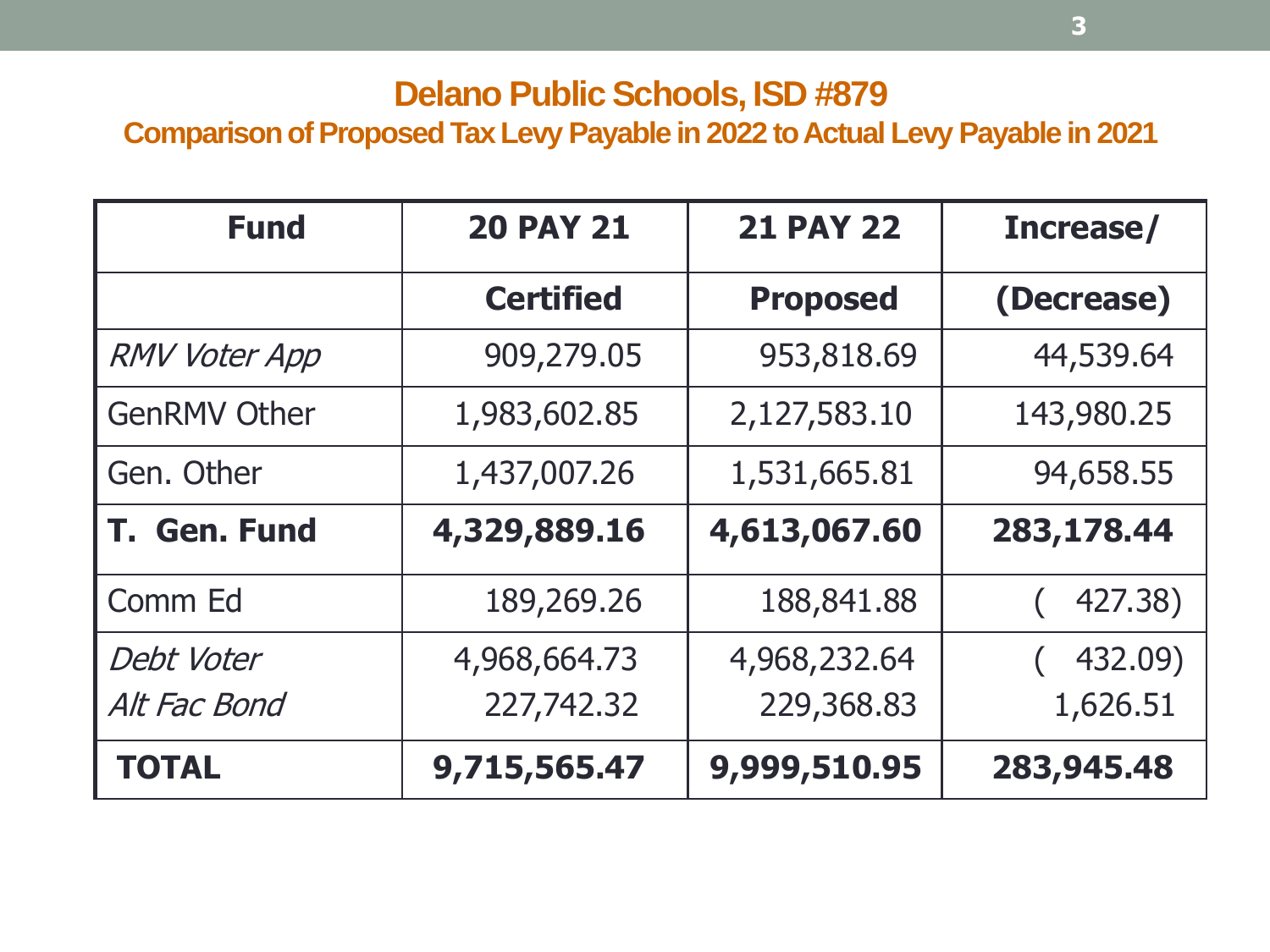# *Referendum Revenue Comparison*

- Voter-Approved Operating Levy Certified in Pay21 = \$365.62/student
- Voter-Approved Operating Levy Certified in Pay22 = \$374.88/student
- Estimated State Average for Operating Referendum = \$873.95/student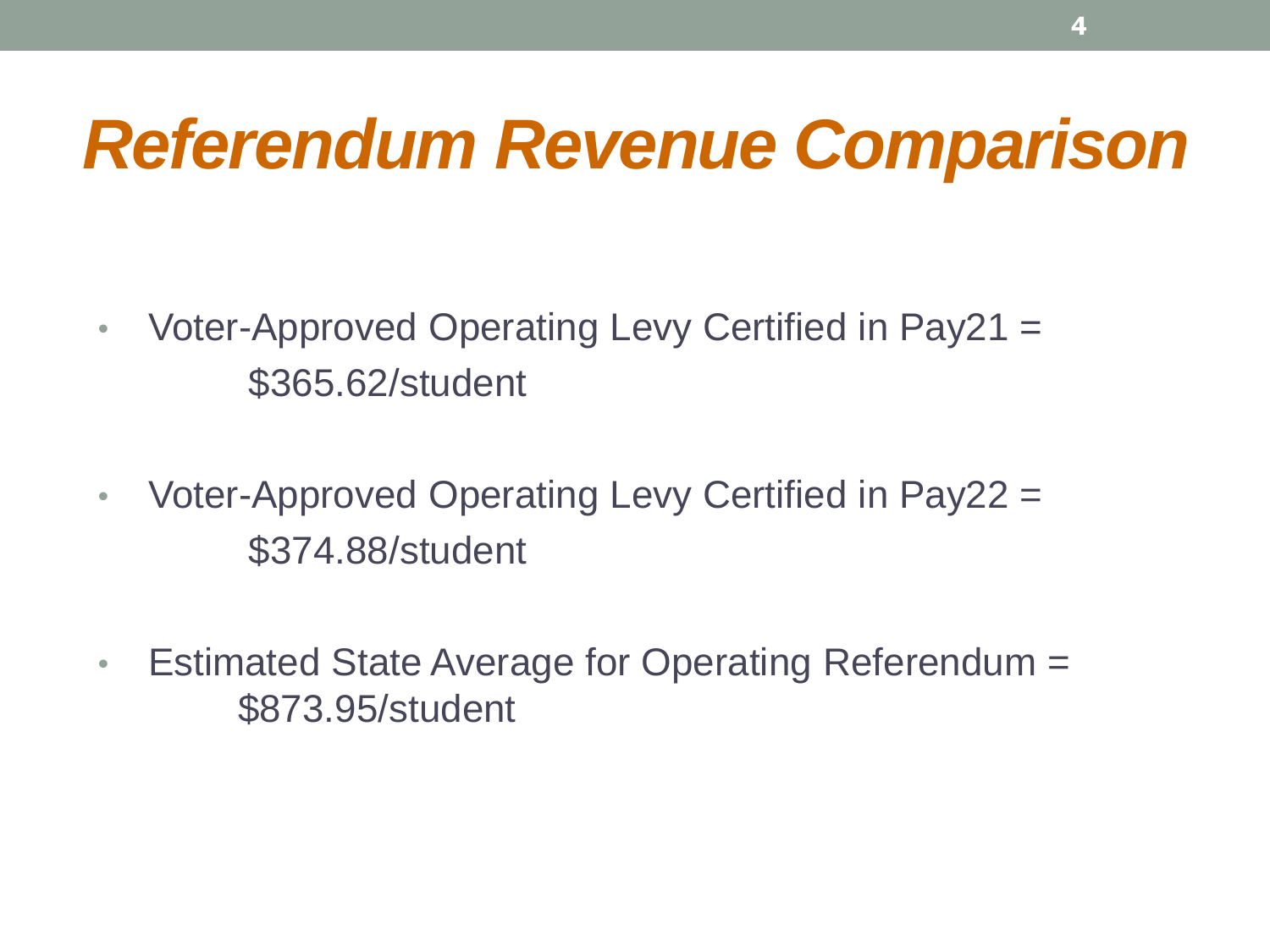### *Voter Approved Tax Levies Referendum and Debt Service*

| Referendum |
|------------|
|            |

- ➢ Referendum Adj. (44,185) (14,121)
- ➢ Debt Service 5,203,774 5,212,782
- ➢ Debt Excess Adj. (227,238) (253,524)
- ➢ Debt Abate. Adj. ( 7,871) 8,974

#### **Total Voter Approved** \$5,877,944 \$5,922,051

#### **20 Pay 21 21 Pay 22**

 $$953,464$   $$967,940$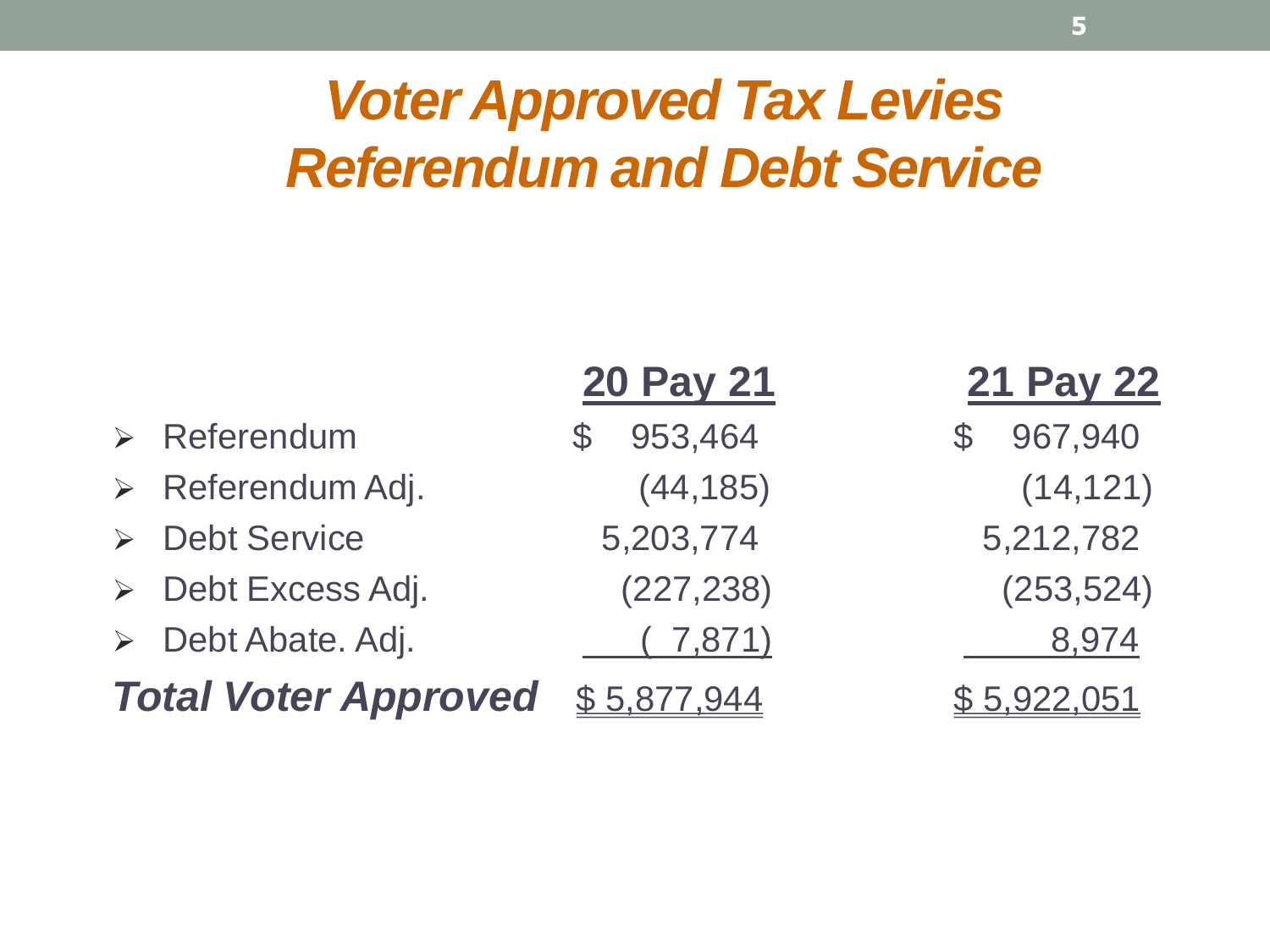#### *Other Debt Service (Alternative and Capital Facility Bonds)*

|  |                                   | <b>20 Pay 21</b> |           | <b>21 Pay 22</b> |  |
|--|-----------------------------------|------------------|-----------|------------------|--|
|  | > Debt Service                    |                  | \$245,400 | \$249,109        |  |
|  | $\triangleright$ Debt Excess Adj. |                  | (17, 658) | (19, 740)        |  |
|  | <b>Total Other Debt Service</b>   |                  | \$227.742 | \$229.369        |  |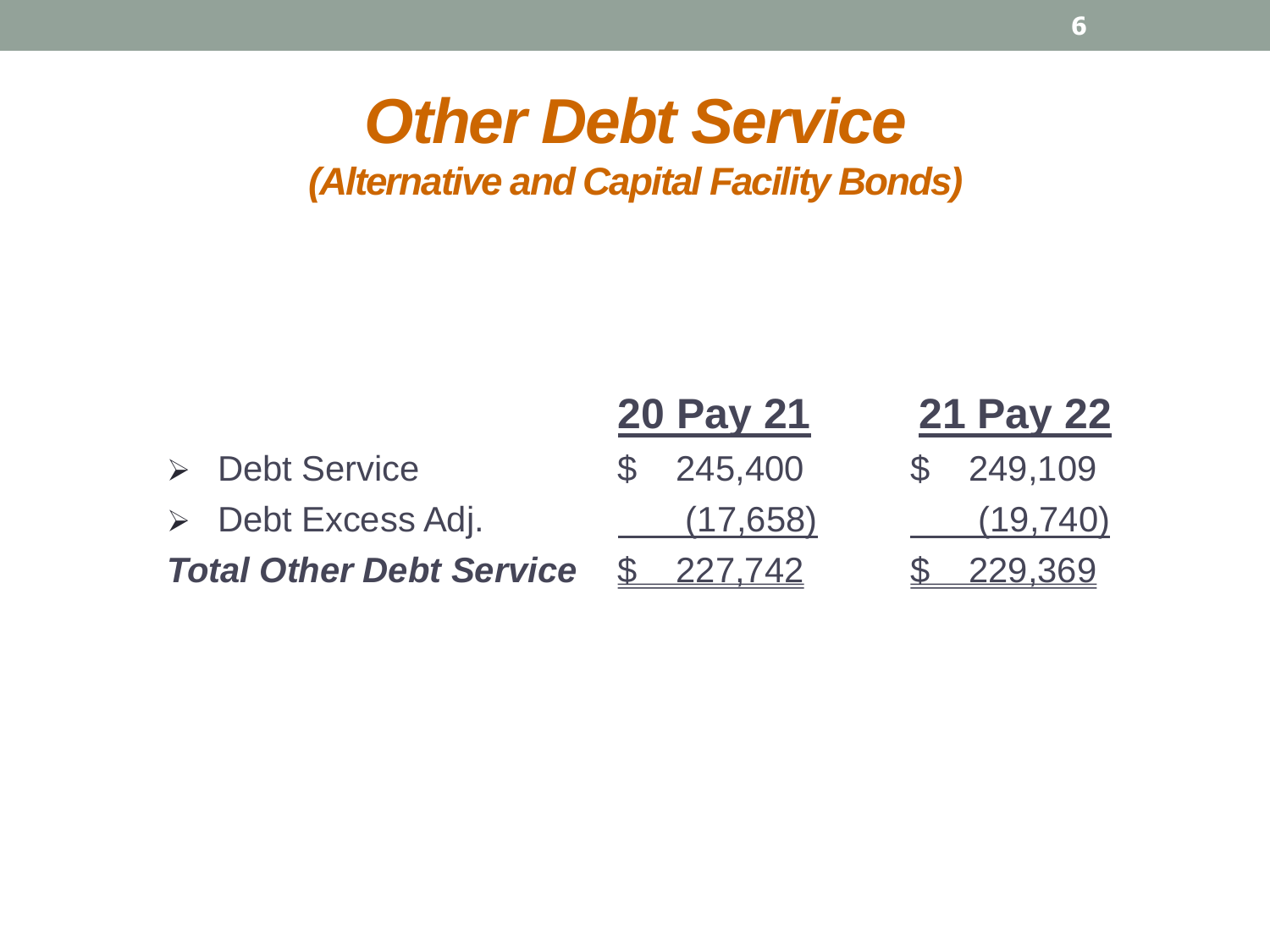## *Other General Local Tax Levies*

*(Includes Adjustments)*

| \$1,617,596<br>\$1,744,698 |
|----------------------------|
|                            |
| (10, 197)<br>2,955         |
| 376,204<br>385,840         |
| 170,309<br>199,688         |
| 90,267<br>90,765           |
| 668,601<br>754,565         |
| 134,937<br>136,596         |
| 41,935<br>49,873           |
| 60,487<br>63,765           |
| 241,354<br>206,706         |
| (1,669)                    |
| 4,983<br>12,812            |
| 22,027<br>20,672           |
|                            |
|                            |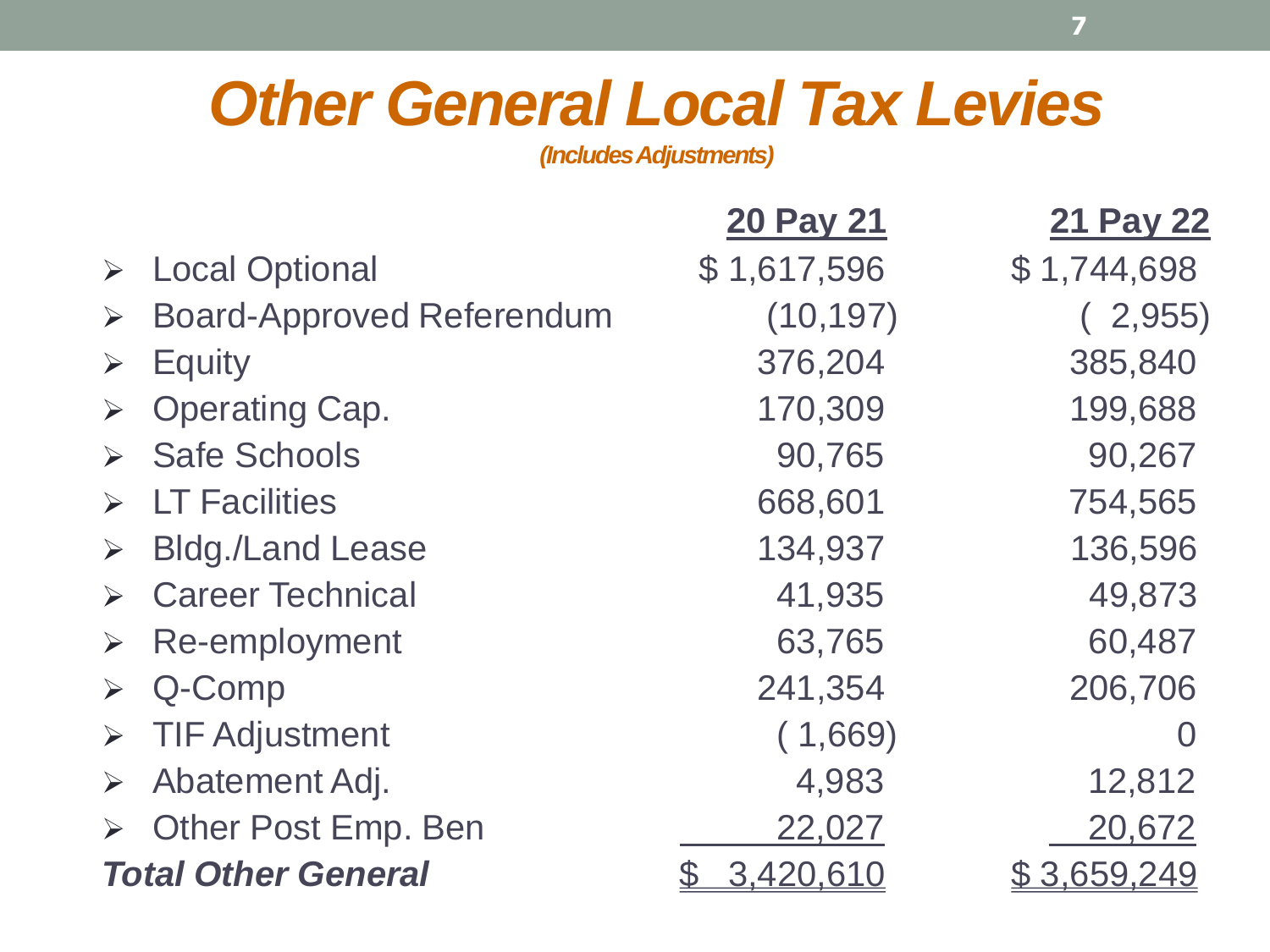# *Community Service*

|                                 | <b>20 Pay 21</b>        | <b>21 Pay 22</b>         |
|---------------------------------|-------------------------|--------------------------|
| > Comm. Educ. (Gen)             | 66,991<br>$\mathcal{C}$ | 65,603<br>$\mathfrak{F}$ |
| > Youth Service                 | 12,360                  | 12,104                   |
| > After School                  | 19,515                  | 19,405                   |
| $\triangleright$ Home Visit     | 1,037                   | 1,087                    |
| > School Age Child.             | 39,801                  | 40,000                   |
| $\triangleright$ ECFE           | 48,772                  | 49,585                   |
| $\triangleright$ Abatement Adj. | 793                     | 1,058                    |
| <b>Total Comm. Service</b>      | 189,269                 | <u>188,842</u>           |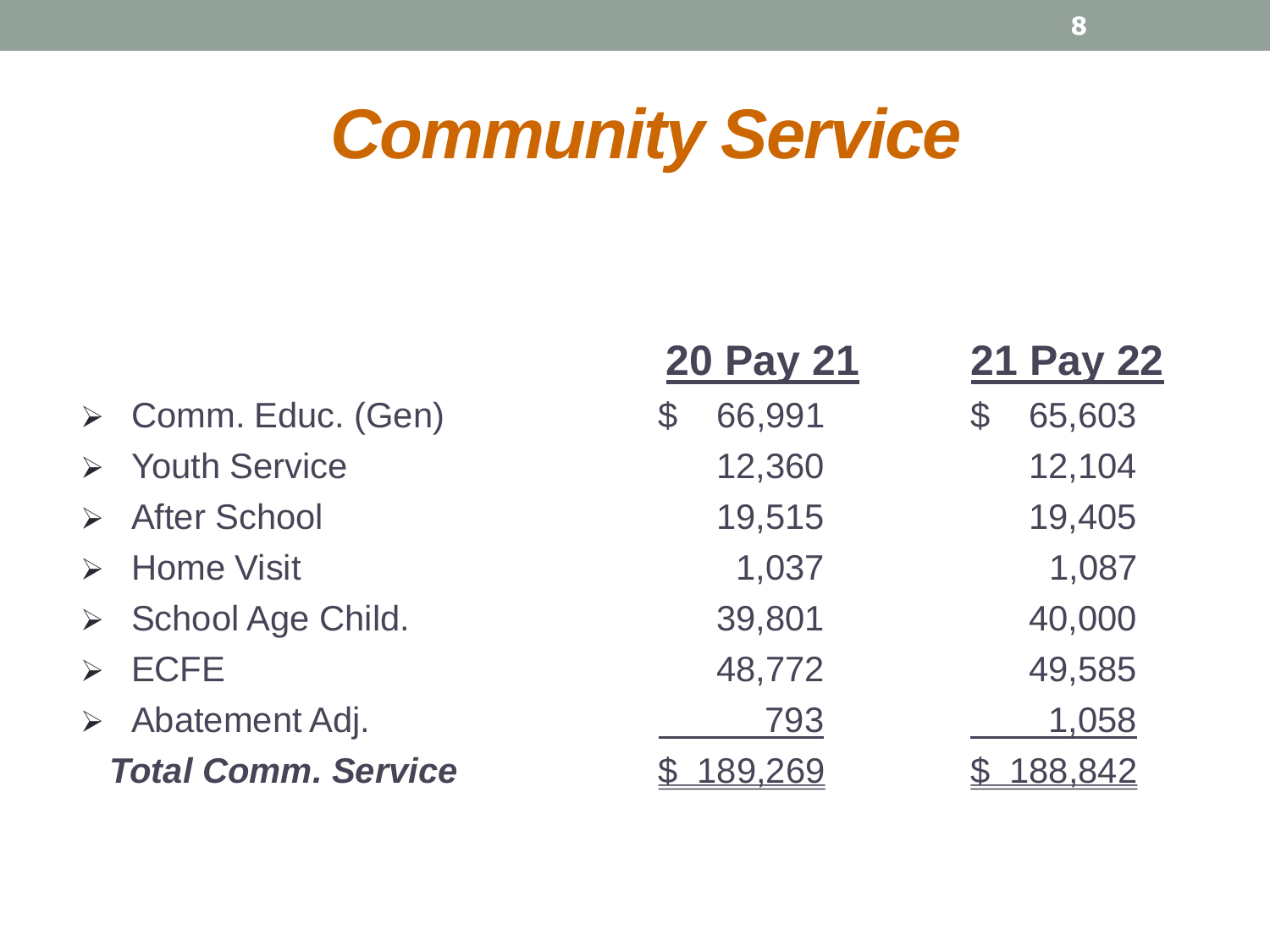# *TRUTH IN TAXATION* DELANO PUBLIC SCHOOLS, ISD 879

# BUDGET

20-21 Actual vs. 21-22 Budget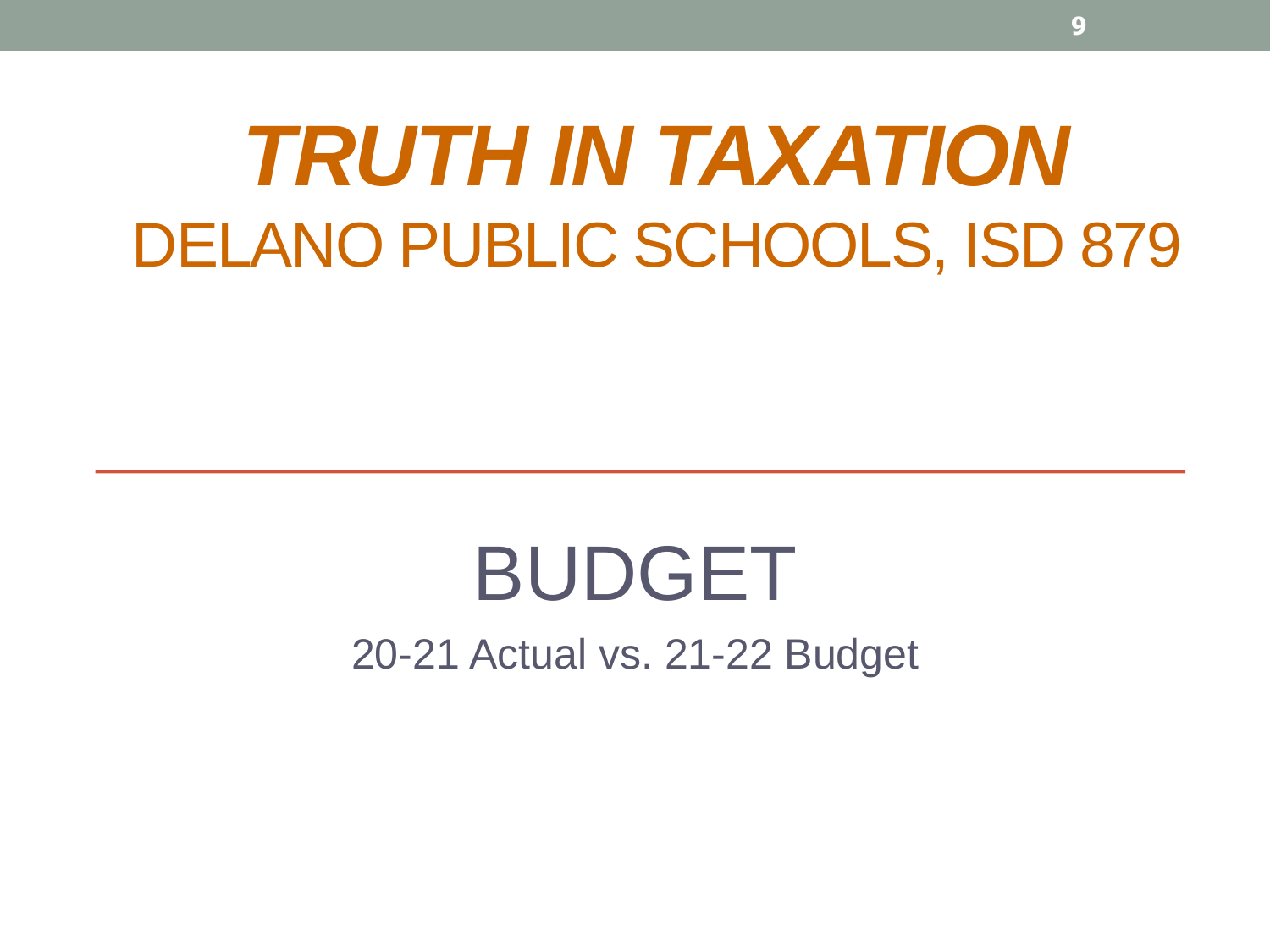## *BUDGET SUMMARY FY 20-21 (Audited)*

|                     | <b>Fund Bal.</b> | <b>Revenues</b> | <b>Expenditure</b> | <b>Fund Bal.</b> |
|---------------------|------------------|-----------------|--------------------|------------------|
| <b>FUND</b>         | 06-30-20         | (Audited)       | (Audited)          | $06 - 30 - 21$   |
| <b>General Fund</b> | 9,611,429*       | 29,054,893      | 29,647,757         | 9,018,565**      |
| <b>Food Service</b> | 261,967          | 933,450         | 928,231            | 267,186          |
| Comm. Service       | 233,718          | 1,908,152       | 2,006,651          | 135,219          |
| Construction        | 84,458           | 14              | 84,472             | $\overline{0}$   |
| <b>Debt Service</b> | 1,099,972        | 5,293,494       | 5,356,203          | 1,037,263        |
| <b>TOTAL</b>        | 11,291,544       | 37,190,003      | 38,023,314         | 10,458,233       |

 $*$  Unassigned = \$6,459,490 Assigned, committed, restricted & non-spendable = \$3,151,939 \*\* Unassigned =  $$5,691,026$  Assigned, committed, restricted & non-spendable =  $$3,327,539$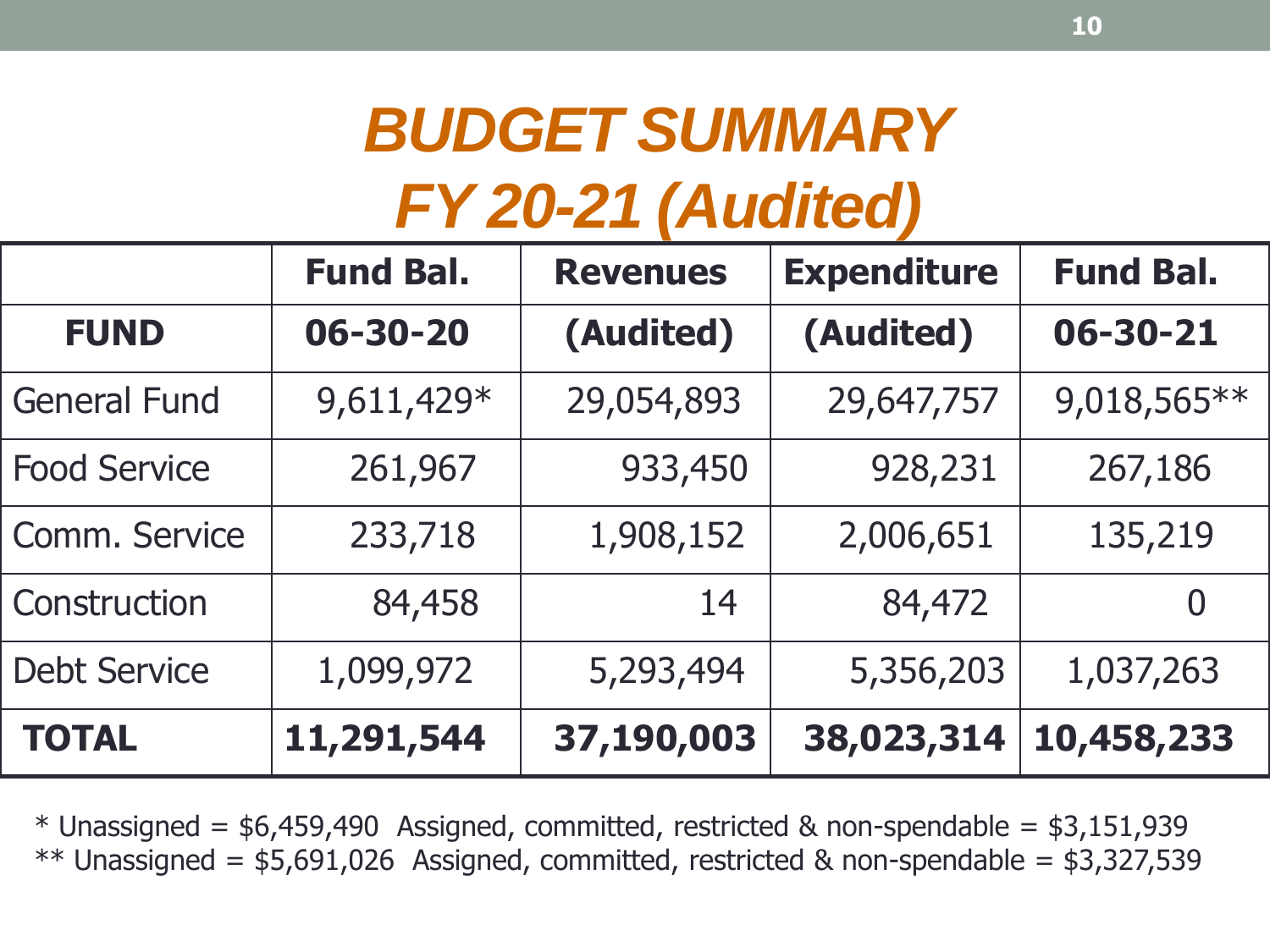## *BUDGET SUMMARY FY 21-22*

|                     | <b>Fund Bal.</b> | <b>Revenues</b> | <b>Expenditures</b> | <b>Fund Bal.</b> |
|---------------------|------------------|-----------------|---------------------|------------------|
| <b>FUND</b>         | 06-30-21         | (Budgeted)      | (Budgeted)          | $06 - 30 - 22$   |
| <b>General Fund</b> | 9,018,565*       | 28,826,105      | 30,573,247          | 7,271,423**      |
| <b>Food Service</b> | 267,186          | 1,232,600       | 1,231,965           | 267,821          |
| Comm. Service       | 135,219          | 2,259,539       | 2,180,677           | 214,081          |
| <b>Debt Service</b> | 1,037,263        | 5,357,231       | 5,260,503           | 1,133,991        |
| <b>TOTAL</b>        | 10,458,233       | 37,675,475      | 39,246,392          | 8,887,316        |

 $*$  Unassigned =  $$5,691,026$  Assigned, committed, restricted & non-spendable =  $$3,327,538$ \*\* Unassigned =  $$4,588,564$  Assigned, committed, restricted & non-spendable =  $$2,682,859$